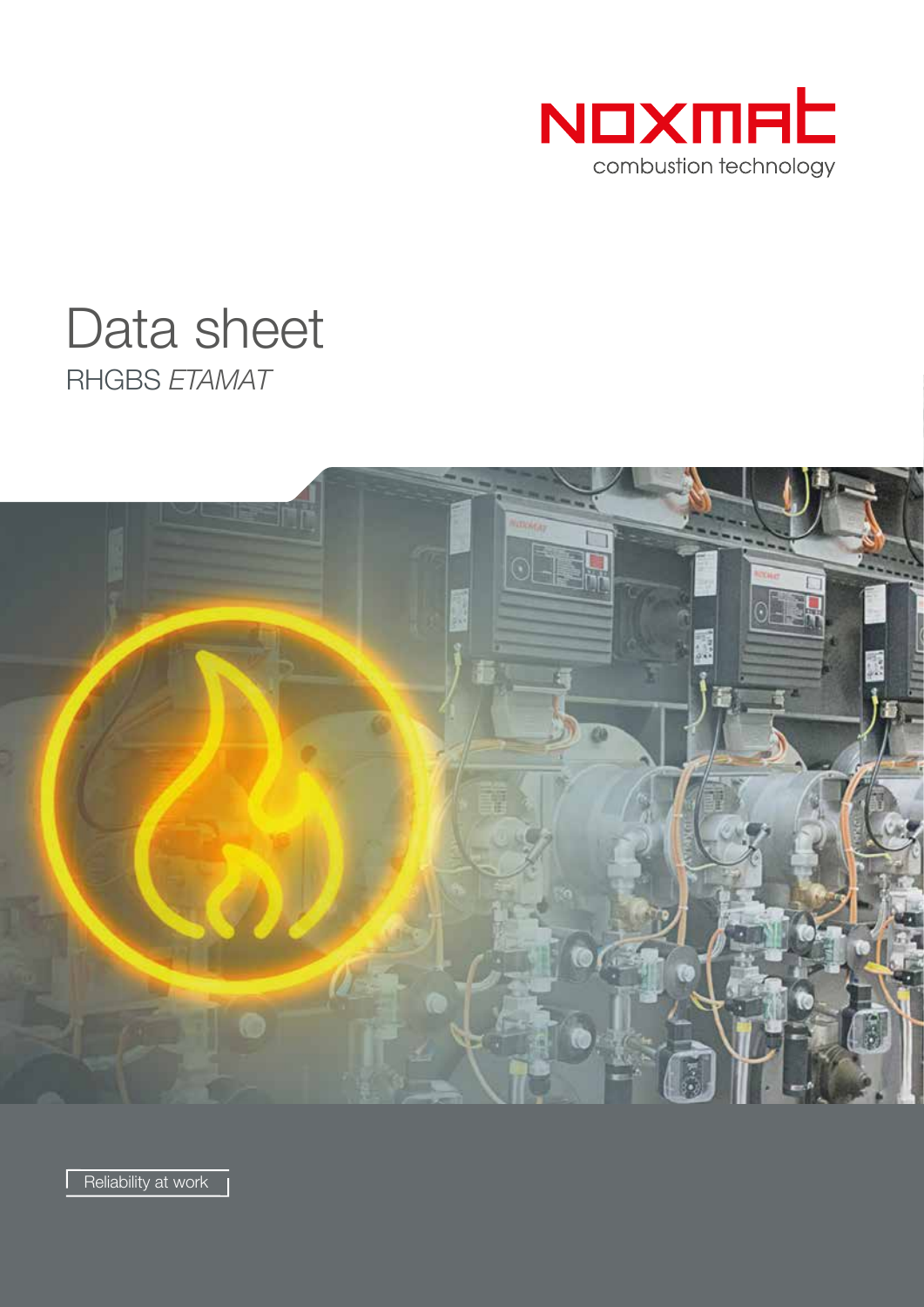## SERIES RHGBS *ETAMAT*

Recuperative high-velocity burner with metal foam recuperator for the indirect heating of industrial furnaces 15-35 kW



### Specifications & Advantages

- High-velocity burner with integrated metal foam recuperator for the highest possible heat recovery, for indirect heating
- Power scope from 15 to 35 kW
- Burner efficiency up to 90%
- Low-emission multi-stage combustion
- Excellent temperature distribution due to high burner velocity
- Very low sound pressure level: up to below 50 dB(A)
- Maintenance-friendly, modular set-up
- All media connections can be adjusted at 90° angles
- Direct flame monitoring to ensure maximum safety in all stages of operation
- Separate cooling air connection possible to enable the specific operation of temperature ramps
- Available with basic or complete configuration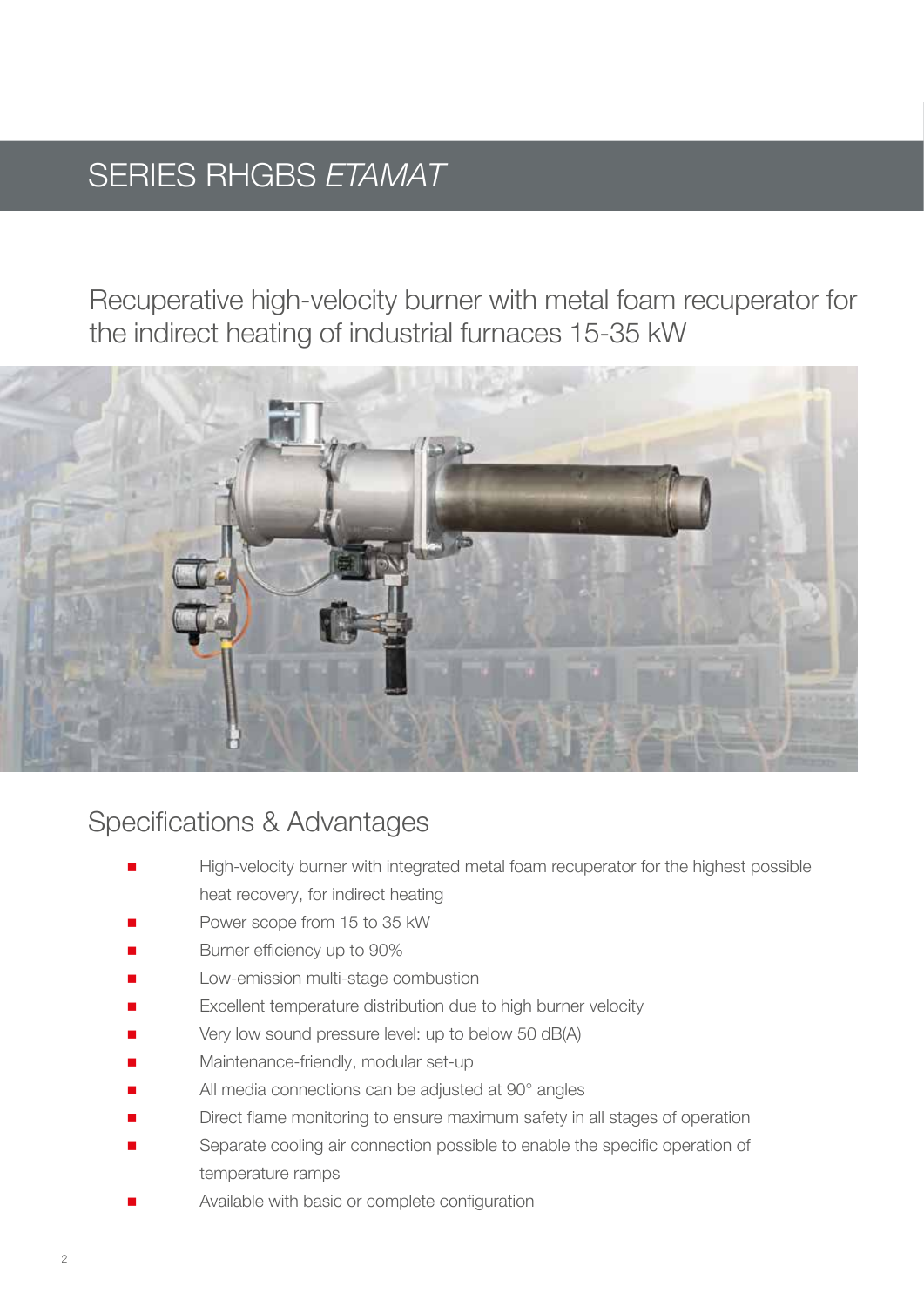

## Technical specifications



Subject to technical changes without prior notice. 

[1] Other thermal capacities available upon request. 

[2] Pressure variations should not exceed +/- 5%, this applies also to burners in grouped operation. 

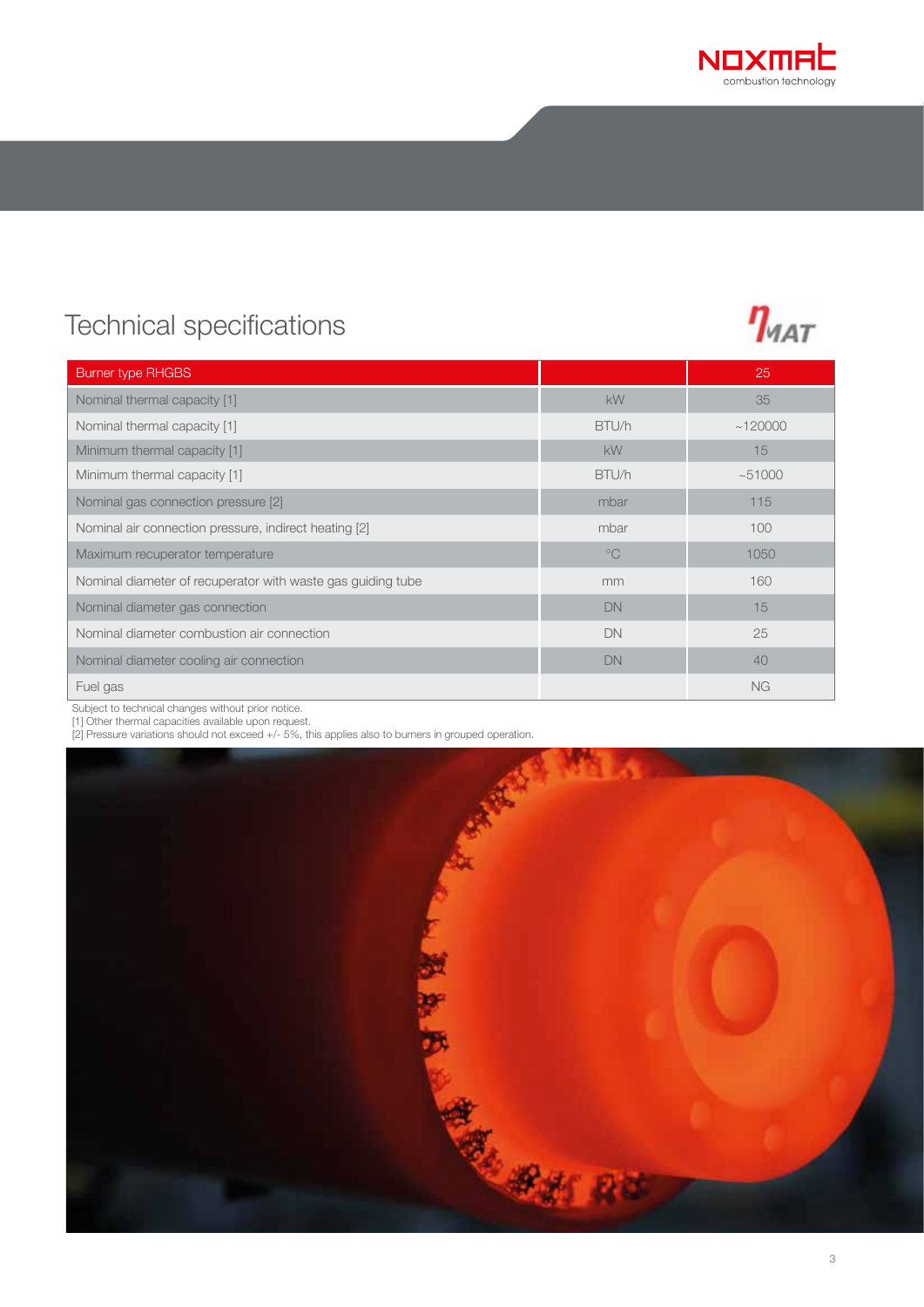## SERIES RHGBS *ETAMAT*

### Principal dimensions / Basic burner



| <b>Burner</b> size |     | Principal dimensions |     |     |       |     |      |  |  |  |  |  |  |  |
|--------------------|-----|----------------------|-----|-----|-------|-----|------|--|--|--|--|--|--|--|
|                    |     | в                    | С.  | D   | E1/E2 |     | G    |  |  |  |  |  |  |  |
|                    | mm  |                      |     |     |       |     |      |  |  |  |  |  |  |  |
| RHGBS 25           | 160 | 252                  | 335 | 375 | 18/28 | 545 | 1060 |  |  |  |  |  |  |  |

| <b>Burner</b> size |           | Connection dimensions |    |                |    |     |             |                  |     |    |           |                  |                |      |      |       |
|--------------------|-----------|-----------------------|----|----------------|----|-----|-------------|------------------|-----|----|-----------|------------------|----------------|------|------|-------|
|                    | Waste gas |                       |    | Combustion air |    |     | Cooling air |                  |     |    | Purge air |                  | Combustion gas |      |      |       |
|                    | K         |                       |    | M              | N  | D   |             | $\mathsf Q$      | R   | S  |           |                  |                |      |      |       |
|                    | mm        |                       |    |                | mm |     |             | mm               |     |    |           | mm               | inch           | mm   | inch |       |
| RHGBS 25           | 303       | 100                   | 96 | Ø 75           | 63 | 100 | 60          | $\varnothing$ 50 | 438 | 70 | 60        | $\varnothing$ 42 | 448            | G3/8 | 493  | Rp1/2 |

### Application

- Use in new plants or as a replacement for existing burners with ribbed-tube recuperators to increase efficiency
	- Burner operation modes ON/OFF, HIGH/LOW, and CONTINIOUS
- Replacement of the RHGB 40 with the RHGBS 25

#### Comparison with standard Burner RHGB 40

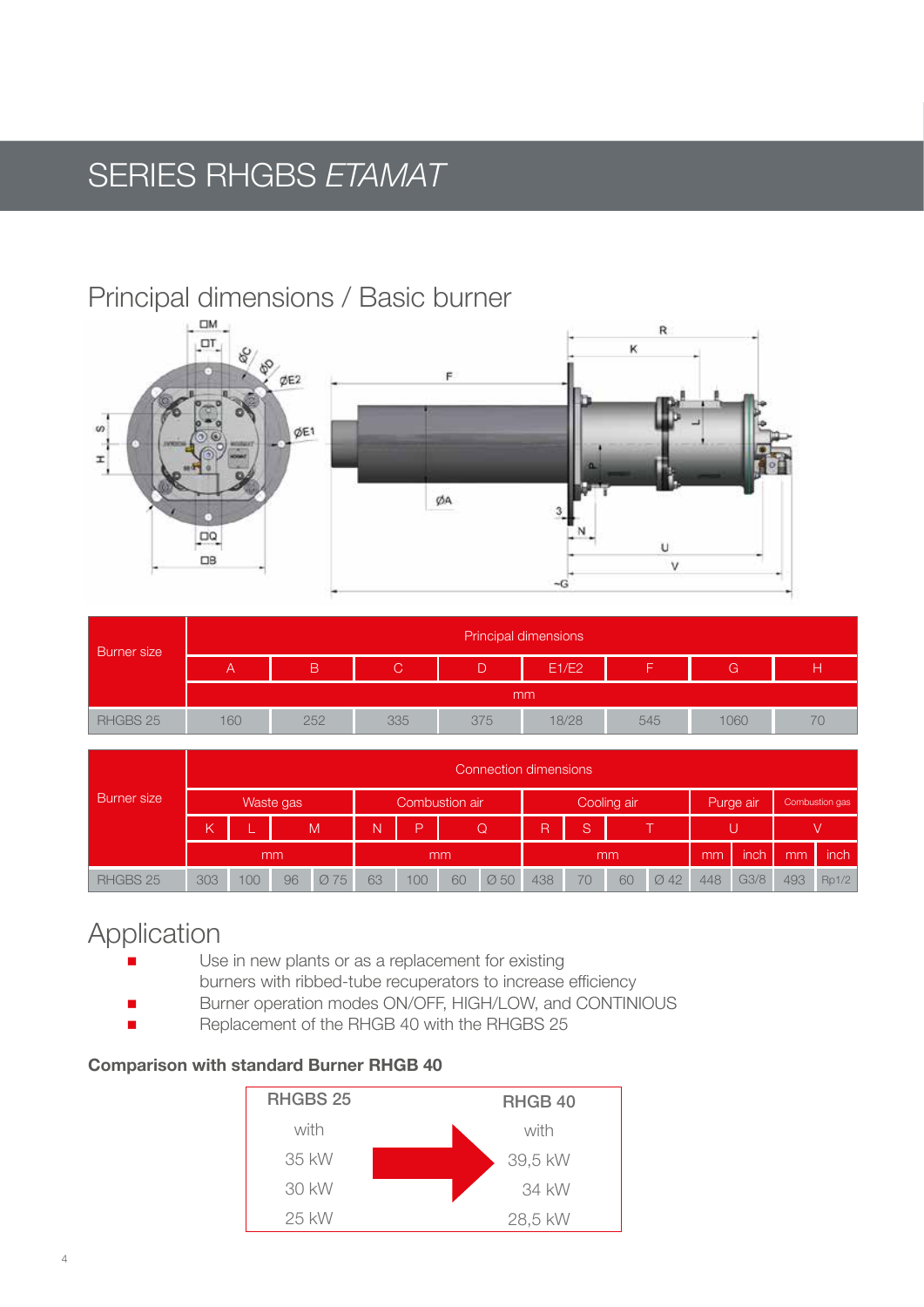



#### Energy Savings

The firing efficiency is up to 90% with regard to a flue gas inlet temperature of 1050°C. Depending on the state of operation, this leads to energy savings of another 5 to 10% compared to previous recuperator burners



#### **Efficiency**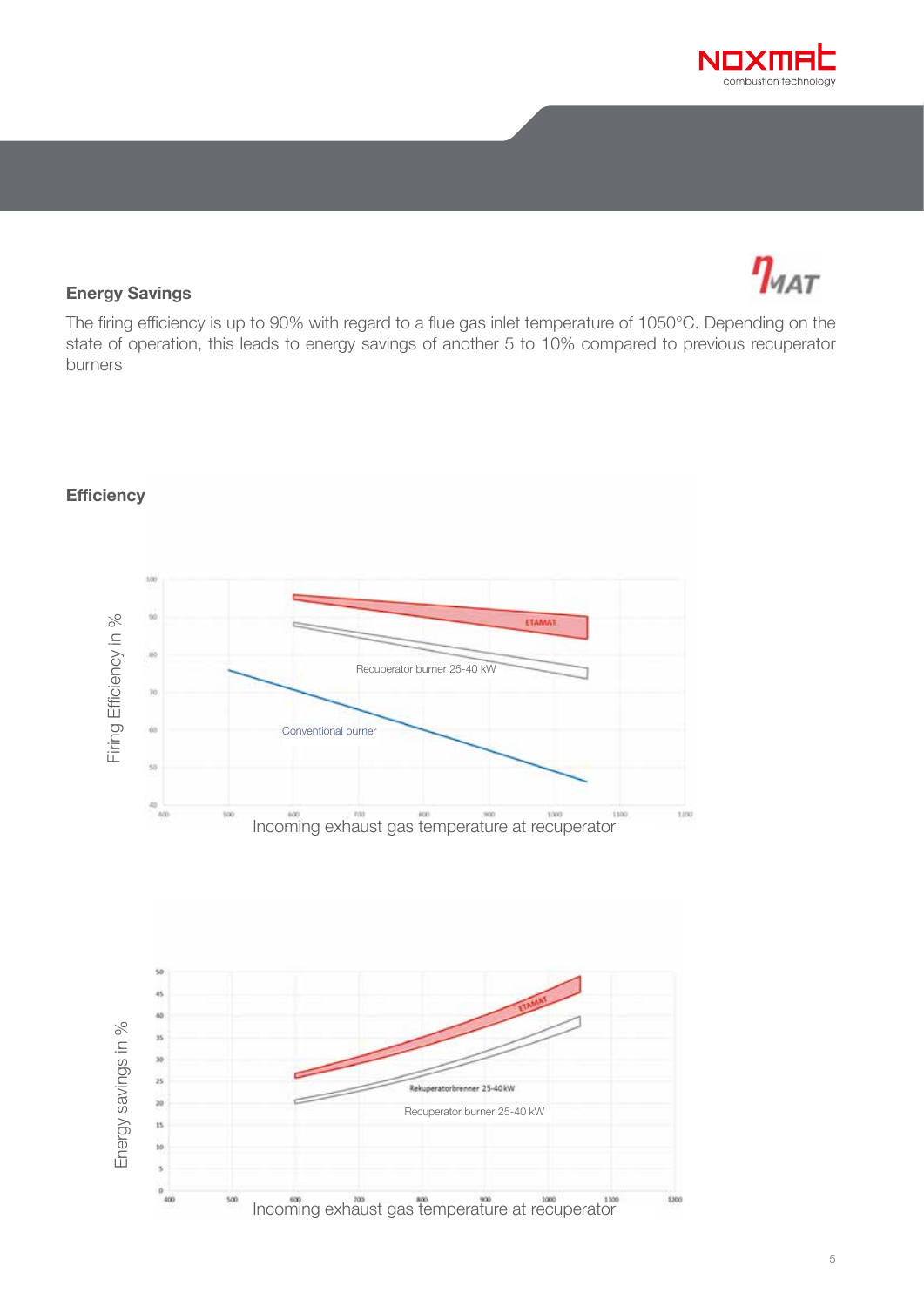## TYPICAL PERFORMANCE CHARACTERISTICS

#### $D$  IDOO  $T$  (  $11/2$ RHBGS *ETAMAT*



Waste gas temperature at recuperator inlet in °C

!"#\$%&'( "The above illustrations are valid for:

- indirect heating (with radiant tubes)

- continuous operation at nominal burner capacity and the state of the state of the state of the state of the state of the state of the state of the state of the state of the state of the state of the state of the state of

>?\$&2&242323"D2%13&E3&23"'4:218923"AF3323;"52\$62"GH\$"(I2J12KK2"#13('6J42%13&E3&23"2\$9'K623"<12">?3"%2\$  $-\lambda = 1,10 \ldots 1,20$ - natural gas

The parameters specified shall be regarded as recommended ones. They are dependent on various factors that may vary in practice from the conditions specified above. Parameters for special conditions of use can be obtained from NOXMAT GmbH on request.